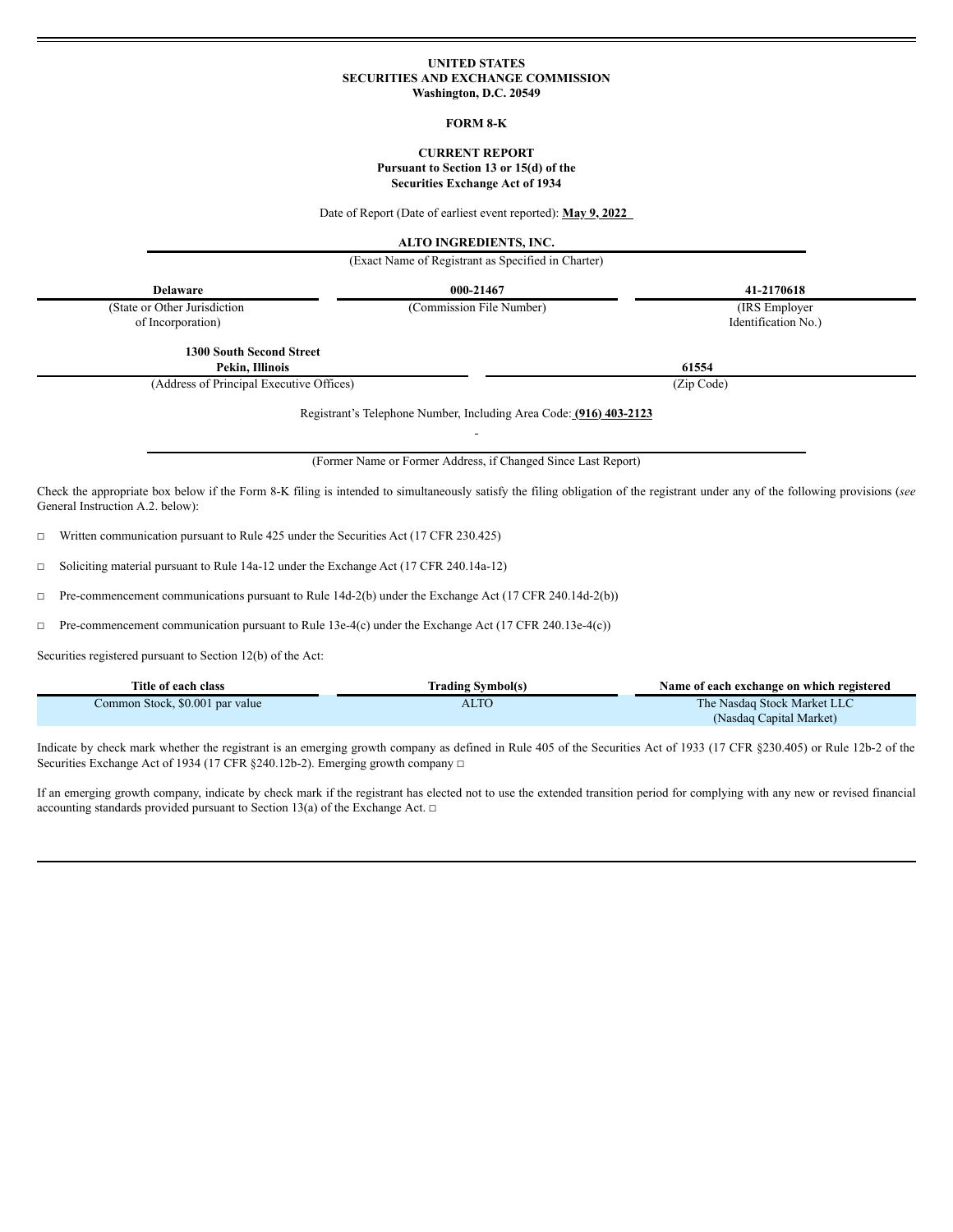#### **Item 2.02. Results of Operations and Financial Condition.**

On May 9, 2022, Alto Ingredients, Inc. issued a press release announcing certain results of operations for the three months ended March 31, 2022. A copy of the press release is furnished (not filed) as Exhibit 99.1 to this Current Report on Form 8-K and is incorporated herein by reference.

The information furnished in this Item 2.02 of this Current Report on Form 8-K and Exhibit 99.1 attached hereto shall not be deemed "filed" for the purposes of Section 18 of the Securities Exchange Act of 1934, as amended (the "Exchange Act"), or otherwise subject to the liabilities of that section. The information in this Item 2.02 of this Current Report on Form 8-K is not incorporated by reference into any filings of Alto Ingredients, Inc. made under the Securities Act of 1933, as amended, or the Exchange Act, whether made before or after the date of this Current Report on Form 8-K, regardless of any general incorporation language in the filing unless specifically stated so therein.

# **Item 9.01. Financial Statements and Exhibits.**

| (d) Exhibits. |                                                             |
|---------------|-------------------------------------------------------------|
| Number        | Description                                                 |
| 99.1          | Press Release dated May 9, 2022                             |
| 104           | Cover Page Interactive Data File (formatted as Inline XBRL) |

-1-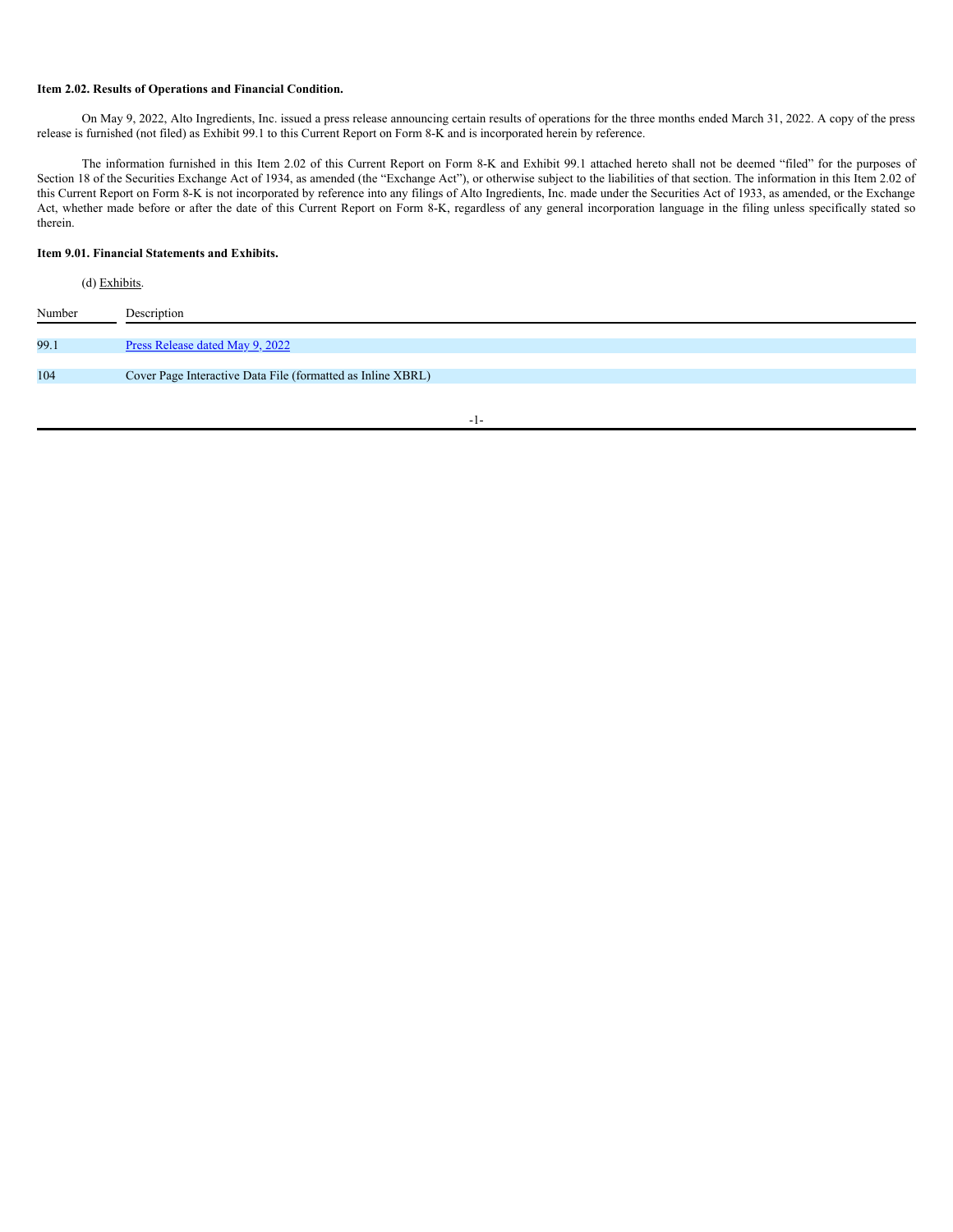# **SIGNATURES**

Pursuant to the requirements of the Securities Exchange Act of 1934, the registrant has duly caused this report to be signed on its behalf by the undersigned hereunto duly authorized.

Date: May 9, 2022 ALTO INGREDIENTS, INC.

By: /S/ AUSTE GRAHAM

Auste Graham, Vice President and General Counsel

-2-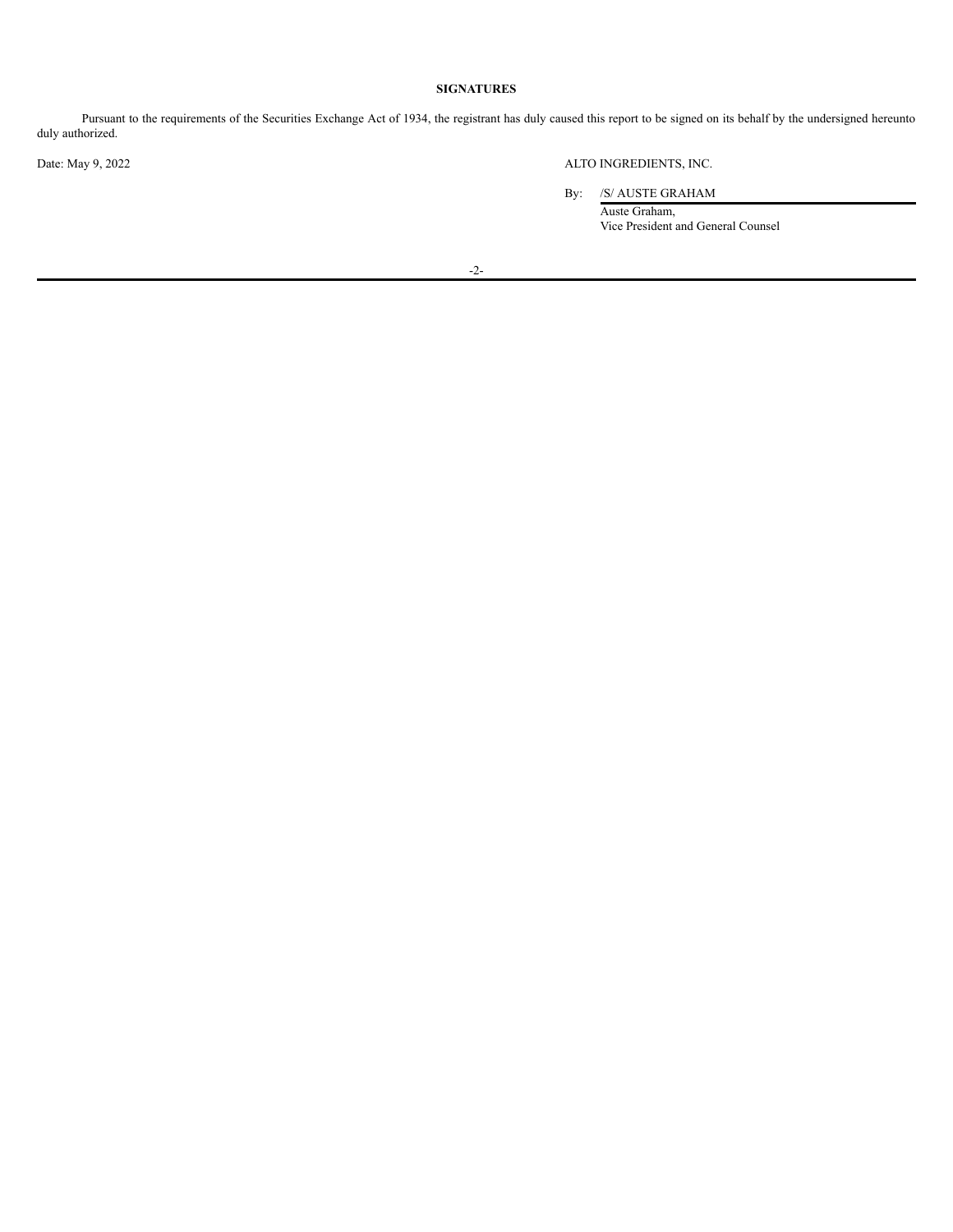

## **Alto Ingredients, Inc. Reports First Quarter 2022 Results**

- Increased Net Sales 41% to \$308 Million vs. Q1 2021
- Integrated Acquisition of Specialty Alcohol Distributor, Eagle Alcohol
- Launched Quality and ESG Initiatives

Sacramento, CA, May 9, 2022 - Alto Ingredients, Inc. (NASDAQ: ALTO), a leading producer and distributor of specialty alcohols and essential ingredients, reported its financial results for the quarter ended March 31, 2022.

"Our first quarter results validated our strategy to invest in specialty alcohols and essential ingredients," said Mike Kandris CEO of Alto Ingredients. "Product diversification, with increased sales from higher margin products combined with operational improvements, partially offset the impact of the challenging commodities market. To further our strategy, we acquired a small-package distributor serving premium spirits markets in January and qualified for additional certifications valuable to pharmaceutical customers in February. These initiatives broadened our opportunities and enhanced our position in the marketplace. We are evaluating new capital expenditure programs to create additional long-term stakeholder value. We remain focused on executing on our strategic goals, investing for future growth and diversifying our product portfolio."

## **Financial Results for the Three Months Ended March 31, 2022 Compared to 2021**

- Net sales were \$308.1 million, compared to \$218.7 million.
- Cost of goods sold was \$303.3 million, compared to \$204.9 million.
- Gross profit was \$4.8 million, compared to \$13.8 million.
- Selling, general and administrative expenses were \$7.6 million, compared to \$7.0 million.
- Operating loss was \$2.9 million, compared to operating income of \$5.6 million.
- Net loss available to common stockholders was \$2.9 million, or \$0.04 per share, compared to net income of \$4.4 million, or \$0.06 per diluted share.
- Adjusted EBITDA was \$4.4 million, compared to \$13.4 million.
- Cash and cash equivalents were \$36.2 million at March 31, 2022, compared to \$50.6 million at December 31, 2021.

# **First Quarter 2022 Results Conference Call**

Management will host a conference call at 2:00 p.m. Pacific Time / 5:00 p.m. Eastern Time on Monday, May 9, 2022, and will deliver prepared remarks via webcast followed by a question-and-answer session.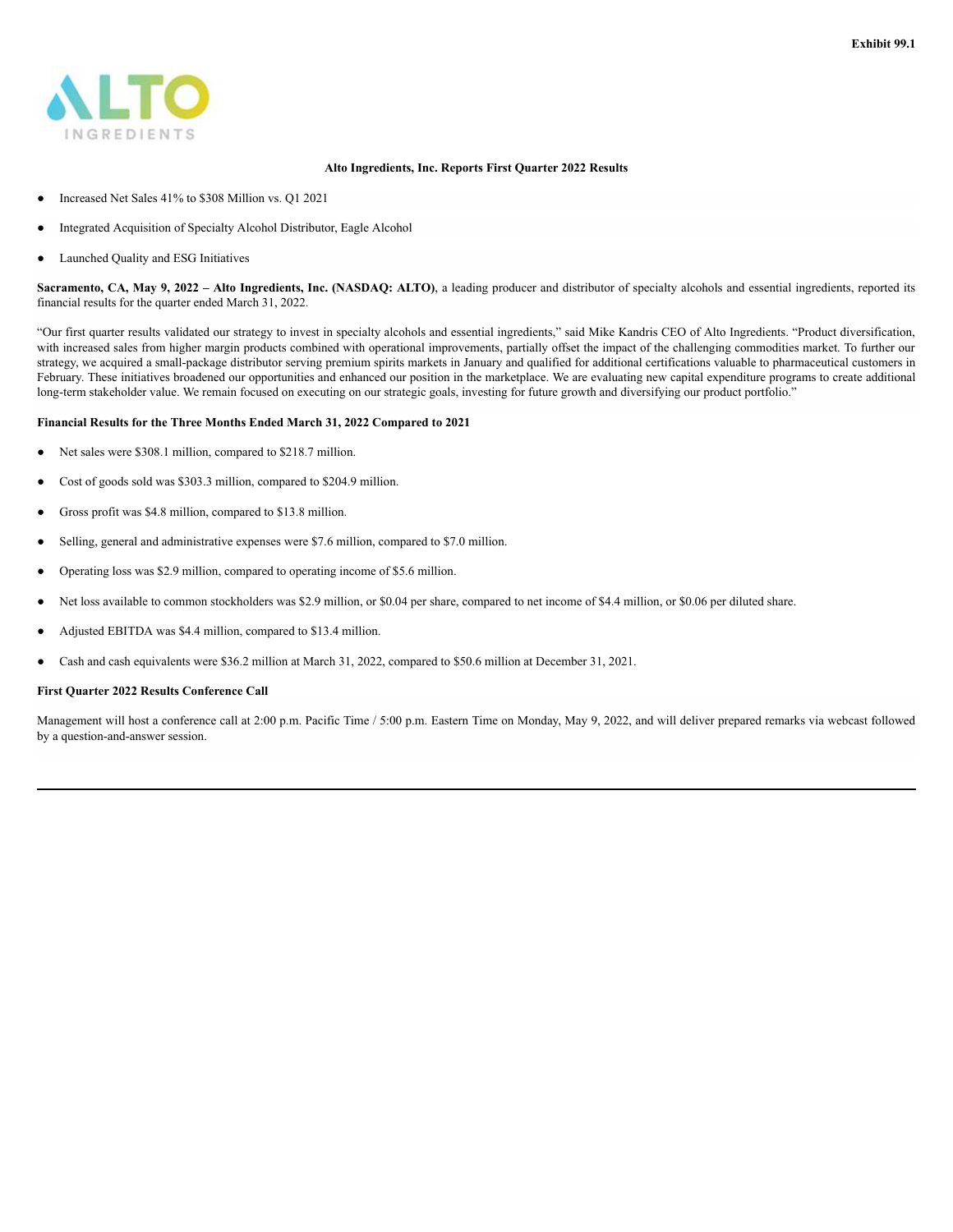

The webcast for the call can be accessed from Alto Ingredients website at www.altoingredients.com. Alternatively, you may dial the following number up to ten minutes prior to the scheduled conference call time: (866) 777-2509. International callers should dial (412) 317-5413. Please ask to join the Alto Ingredients call. The webcast will be archived for replay on Alto Ingredients' website for one year. In addition, a telephonic replay will be available at 8:00 p.m. Eastern Time on Monday, May 9, 2022, through 8:00 p.m. Eastern Time on Wednesday, May 16, 2022. To access the replay, please dial (877) 344-7529. International callers should dial (412) 317-0088. The pass code will be 7162739.

#### **Use of Non-GAAP Measures**

Management believes that certain financial measures not in accordance with generally accepted accounting principles ("GAAP") are useful measures of operations. The company defines Adjusted EBITDA as unaudited net income (loss) attributed to Alto Ingredients, Inc. before interest expense, interest income, provision (benefit) for income taxes, asset impairments, loss on extinguishment of debt, acquisition-related expense, fair value adjustments, and depreciation and amortization expense. A table is provided at the end of this release that provides a reconciliation of Adjusted EBITDA to its most directly comparable GAAP measure, net income (loss) attributed to Alto Ingredients, Inc. Management provides this non-GAAP measure so that investors will have the same financial information that management uses, which may assist investors in properly assessing the company's performance on a period-over-period basis. Adjusted EBITDA is not a measure of financial performance under GAAP and should not be considered as an alternative to net income (loss) attributed to Alto Ingredients, Inc. or any other measure of performance under GAAP, or to cash flows from operating, investing or financing activities as an indicator of cash flows or as a measure of liquidity. Adjusted EBITDA has limitations as an analytical tool and you should not consider this measure in isolation or as a substitute for analysis of the company's results as reported under GAAP.

#### **About Alto Ingredients, Inc.**

Alto Ingredients, Inc. (ALTO) is a leading producer and distributor of specialty alcohols and essential ingredients. The company is focused on products for four key markets: Health, Home & Beauty; Food & Beverage; Essential Ingredients; and Renewable Fuels. The company's customers include major food and beverage companies and consumer products companies. For more information, please visit www.altoingredients.com.

#### **Safe Harbor Statement under the Private Securities Litigation Reform Act of 1995**

Statements and information contained in this communication that refer to or include Alto Ingredients' estimated or anticipated future results or other non-historical expressions of fact are forward-looking statements that reflect Alto Ingredients' current perspective of existing trends and information as of the date of the communication. Forward looking statements generally will be accompanied by words such as "anticipate," "believe," "plan," "could," "should," "estimate," "expect," "forecast," "outlook," "guidance," "intend," "may," "might," "will," "possible," "potential," "predict," "project," or other similar words, phrases or expressions. Such forward-looking statements include, but are not limited to, statements concerning the benefits of the acquisition of Eagle Alcohol and plant and product certifications; and Alto Ingredients' other plans, objectives, expectations and intentions. It is important to note that Alto Ingredients' plans, objectives, expectations and intentions are not predictions of actual performance. Actual results may differ materially from Alto Ingredients' current expectations depending upon a number of factors affecting Alto Ingredients' business. These factors include, among others, adverse economic and market conditions, including for specialty alcohols and essential ingredients; export conditions and international demand for the company's products; fluctuations in the price of and demand for oil and gasoline; raw material costs, including production input costs, such as corn and natural gas; and the effects – both positive and negative – of the coronavirus pandemic and its resurgence or abatement. These factors also include, among others, the inherent uncertainty associated with financial and other projections; the anticipated size of the markets and continued demand for Alto Ingredients' products; the impact of competitive products and pricing; the risks and uncertainties normally incident to the specialty alcohol production and marketing industries; changes in generally accepted accounting principles; successful compliance with governmental regulations applicable to Alto Ingredients' facilities, products and/or businesses; changes in laws, regulations and governmental policies; the loss of key senior management or staff; and other events, factors and risks previously and from time to time disclosed in Alto Ingredients' filings with the Securities and Exchange Commission including, specifically, those factors set forth in the "Risk Factors" section contained in Alto Ingredients' Annual Report on Form 10-K filed with the Securities and Exchange Commission on March 15, 2022.

#### **Media Contact:**

Bryon McGregor, Alto Ingredients, Inc., 916-403-2768, mediarelations@altoingredients.com

# **Company IR Contact:**

Michael Kramer, Alto Ingredients, Inc., 916-403-2755, investorrelations@altoingredients.com

# **IR Agency Contact:**

Kirsten Chapman, LHA Investor Relations, 415-433-3777, investorrelations@altoingredients.com

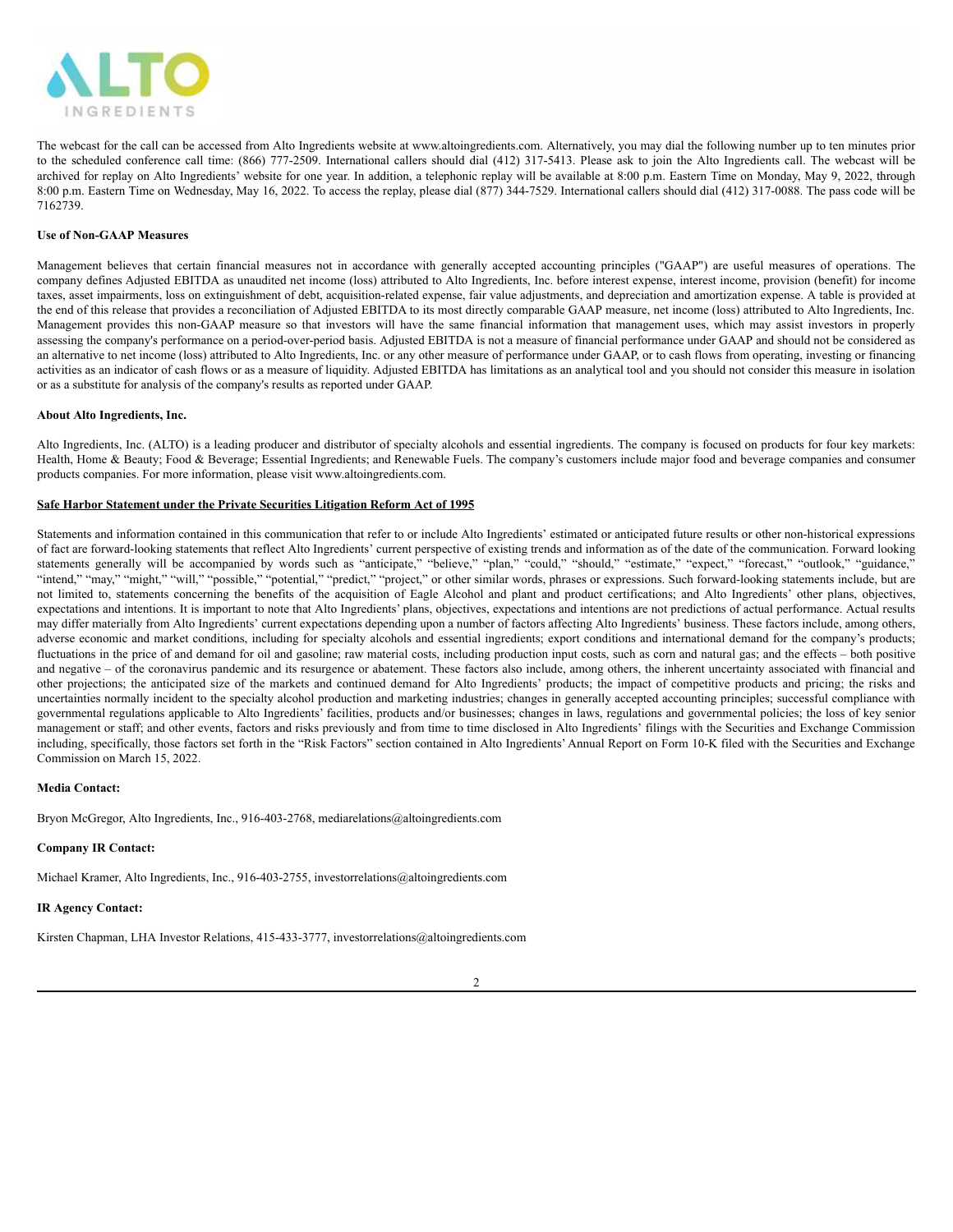

## **ALTO INGREDIENTS, INC. CONSOLIDATED STATEMENTS OF OPERATIONS (unaudited, in thousands, except per share data)**

|                                                    | Three Months Ended<br>March 31. |    |         |
|----------------------------------------------------|---------------------------------|----|---------|
|                                                    | 2022                            |    | 2021    |
| Net sales                                          | 308,118                         | \$ | 218,734 |
| Cost of goods sold                                 | 303,345                         |    | 204,897 |
| Gross profit                                       | 4,773                           |    | 13,837  |
| Selling, general and administrative expenses       | 7,629                           |    | 7,014   |
| Asset impairment                                   |                                 |    | 1,200   |
| Income (loss) from operations                      | (2, 856)                        |    | 5,623   |
| Interest expense, net                              | (200)                           |    | (1,885) |
| Other income, net                                  | 454                             |    | 940     |
| Income (loss) before provision for income taxes    | (2,602)                         |    | 4,678   |
| Provision for income taxes                         |                                 |    |         |
| Net income (loss)                                  | (2,602)                         |    | 4,678   |
| Preferred stock dividends                          | (312)                           |    | (312)   |
| Net income (loss) available to common stockholders | (2,914)                         |    | 4,366   |
| Net income (loss) per share, basic and diluted     | (0.04)                          |    | 0.06    |
| Weighted-average shares outstanding, basic         | 71,390                          |    | 70,351  |
| Weighted-average shares outstanding, diluted       | 71,390                          |    | 72,464  |

3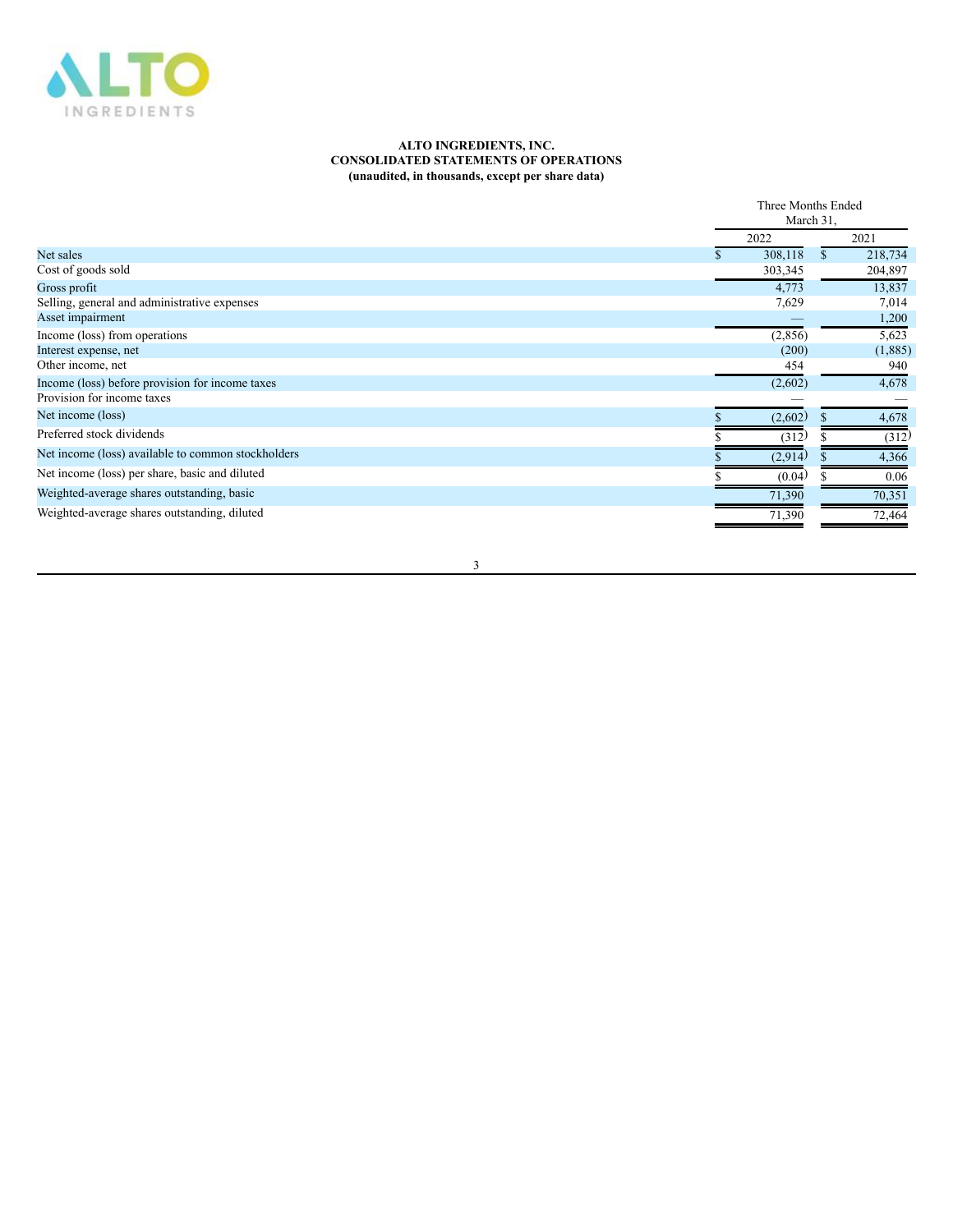

#### **ALTO INGREDIENTS, INC. CONSOLIDATED BALANCE SHEETS (unaudited, in thousands, except par value)**

|                                          | March 31.    |               | December 31, |  |
|------------------------------------------|--------------|---------------|--------------|--|
| <b>ASSETS</b>                            | 2022         |               | 2021         |  |
| <b>Current Assets:</b>                   |              |               |              |  |
| Cash and cash equivalents                | \$<br>36,184 | <sup>\$</sup> | 50,612       |  |
| Restricted cash                          | 23,799       |               | 11,513       |  |
| Accounts receivable, net                 | 80,611       |               | 86,888       |  |
| Inventories                              | 58,491       |               | 54,373       |  |
| Derivative instruments                   | 19,498       |               | 15,839       |  |
| Notes receivable, current                | 12,385       |               | 3,125        |  |
| Other current assets                     | 10,245       |               | 7,176        |  |
| Total current assets                     | 241,213      |               | 229,526      |  |
| Property and equipment, net              | 220,996      |               | 222,550      |  |
| <b>Other Assets:</b>                     |              |               |              |  |
| Right of use operating lease assets, net | 15,099       |               | 13,413       |  |
| Notes receivable, noncurrent             |              |               | 11,641       |  |
| Intangible assets, net                   | 9,460        |               | 2,678        |  |
| Goodwill                                 | 5,958        |               |              |  |
| Other assets                             | 5,142        |               | 5,145        |  |
| Total other assets                       | 35,659       |               | 32,877       |  |
| <b>Total Assets</b>                      | 497,868      |               | 484,953      |  |

4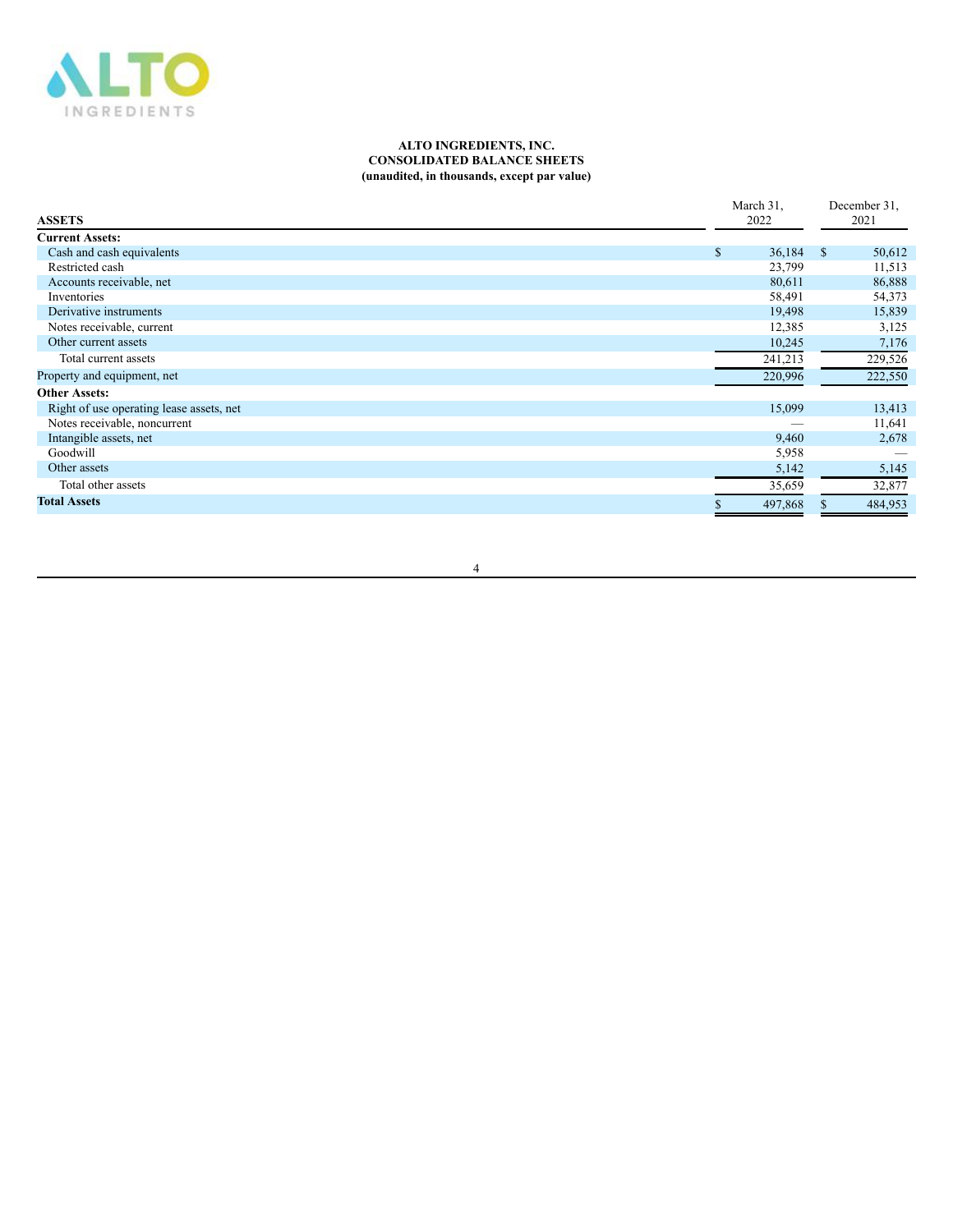

#### **ALTO INGREDIENTS, INC. CONSOLIDATED BALANCE SHEETS (CONTINUED) (unaudited, in thousands, except par value)**

|                                                                                                                                   |              |                |               | December 31. |
|-----------------------------------------------------------------------------------------------------------------------------------|--------------|----------------|---------------|--------------|
| <b>LIABILITIES AND STOCKHOLDERS' EQUITY</b>                                                                                       |              | March 31, 2022 |               | 2021         |
| <b>Current Liabilities:</b>                                                                                                       |              |                |               |              |
| Accounts payable – trade                                                                                                          | $\mathbb{S}$ | 21,750         | <sup>\$</sup> | 23,251       |
| Accrued liabilities                                                                                                               |              | 19,479         |               | 21,307       |
| Current portion – operating leases                                                                                                |              | 4,297          |               | 3,909        |
| Derivative instruments                                                                                                            |              | 27,487         |               | 13,582       |
| Other current liabilities                                                                                                         |              | 7,168          |               | 7,553        |
| Total current liabilities                                                                                                         |              | 80,181         |               | 69,602       |
|                                                                                                                                   |              |                |               |              |
| Long-term debt                                                                                                                    |              | 53,681         |               | 50,361       |
| Operating leases, net of current portion                                                                                          |              | 10,705         |               | 9,382        |
| Other liabilities                                                                                                                 |              | 10,336         |               | 10,394       |
| <b>Total Liabilities</b>                                                                                                          |              | 154,903        |               | 139,739      |
|                                                                                                                                   |              |                |               |              |
| <b>Stockholders' Equity:</b>                                                                                                      |              |                |               |              |
| Alto Ingredients, Inc. Stockholders' Equity:                                                                                      |              |                |               |              |
| Preferred stock, \$0.001 par value; 10,000 shares authorized; Series A: no shares issued and outstanding as of March 31, 2022 and |              |                |               |              |
| December 31, 2021 Series B: 927 shares issued and outstanding as of March 31, 2022 and December 31, 2021                          |              |                |               |              |
| Common stock, \$0.001 par value; 300,000 shares authorized; 74,411 and 72,778 shares issued and outstanding as of March 31,       |              |                |               |              |
| 2022 and December 31, 2021, respectively                                                                                          |              | 74             |               | 73           |
| Non-voting common stock, \$0.001 par value; 3,553 shares authorized; 1 share issued and outstanding as of March 31, 2022 and      |              |                |               |              |
| December 31, 2021                                                                                                                 |              |                |               |              |
| Additional paid-in capital                                                                                                        |              | 1,037,869      |               | 1,037,205    |
| Accumulated other comprehensive loss                                                                                              |              | (284)          |               | (284)        |
| Accumulated deficit                                                                                                               |              | (694, 695)     |               | (691,781)    |
| Total Stockholders' Equity                                                                                                        |              | 342,965        |               | 345,214      |
| <b>Total Liabilities and Stockholders' Equity</b>                                                                                 |              | 497,868        |               | 484,953      |

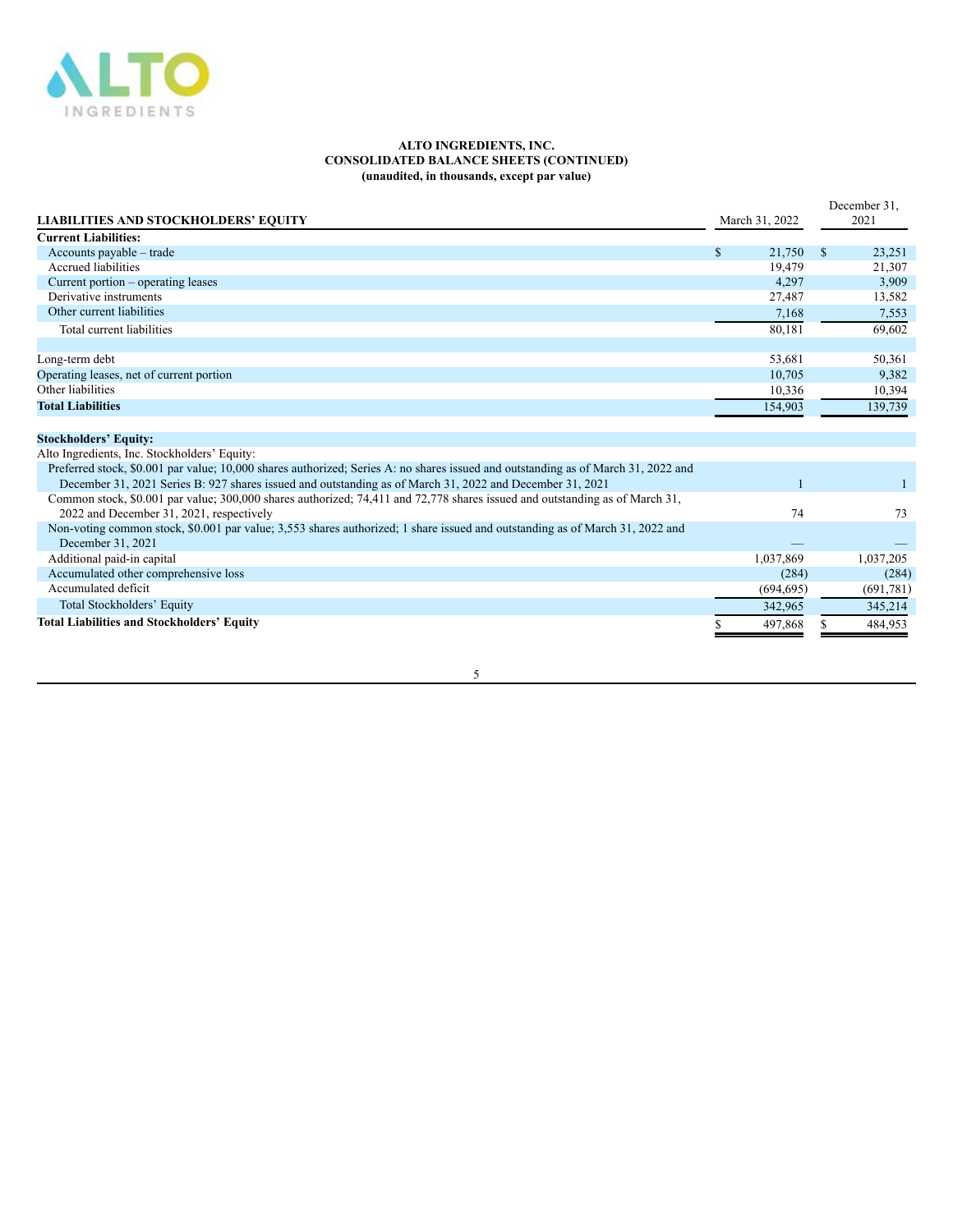

# **Reconciliation of Adjusted EBITDA to Net Income (Loss)**

| 2021<br>(in thousands) (unaudited)<br>2022<br>Net income (loss)<br>(2,602)<br>Adjustments:<br>200<br>Interest expense<br>Interest income<br>(158)<br>Acquisition-related expense<br>875 | Three Months Ended<br>March 31. |  |  |  |
|-----------------------------------------------------------------------------------------------------------------------------------------------------------------------------------------|---------------------------------|--|--|--|
|                                                                                                                                                                                         |                                 |  |  |  |
|                                                                                                                                                                                         | 4,678                           |  |  |  |
|                                                                                                                                                                                         |                                 |  |  |  |
|                                                                                                                                                                                         | 1,885                           |  |  |  |
|                                                                                                                                                                                         | (184)                           |  |  |  |
|                                                                                                                                                                                         |                                 |  |  |  |
| Asset impairments                                                                                                                                                                       | 1,200                           |  |  |  |
| Depreciation and amortization expense<br>6,134                                                                                                                                          | 5,860                           |  |  |  |
| Total adjustments<br>7,051                                                                                                                                                              | 8,761                           |  |  |  |
| <b>Adjusted EBITDA</b><br>13,439<br>4,449                                                                                                                                               |                                 |  |  |  |

# **Commodity Price Performance**

|                                                         |    | Three Months Ended<br>March 31, |               |          |  |  |  |
|---------------------------------------------------------|----|---------------------------------|---------------|----------|--|--|--|
| (unaudited)                                             |    | 2022                            |               | 2021     |  |  |  |
| Renewable fuel production gallons sold (in millions)    |    | 49.2                            |               | 39.0     |  |  |  |
| Specialty alcohol production gallons sold (in millions) |    | 23.3                            |               | 19.0     |  |  |  |
| Third party renewable fuel gallons sold (in millions)   |    | 30.7                            |               | 54.0     |  |  |  |
| Total gallons sold (in millions)                        |    | 103.2                           |               | 112.0    |  |  |  |
| Total gallons produced (in millions)                    |    | 74.3                            |               | 58.0     |  |  |  |
| Production capacity utilization                         |    | 86%                             |               | 52%      |  |  |  |
| Average sales price per gallon                          | \$ | 2.46                            | <sup>\$</sup> | 1.94     |  |  |  |
| Average CBOT ethanol price per gallon                   | \$ | 2.16                            | S             | 1.60     |  |  |  |
| Corn cost per bushel – CBOT equivalent                  | ъ. | 6.22                            | \$.           | 4.98     |  |  |  |
| Average basis                                           |    | 0.64                            |               | 0.29     |  |  |  |
| Delivered corn cost                                     |    | 6.86                            |               | 5.27     |  |  |  |
| Total essential ingredients tons sold (in thousands)    |    | 398.8                           |               | 276.9    |  |  |  |
| Essential ingredient return $\%$ (1)                    |    | 36.4%                           |               | $40.0\%$ |  |  |  |

(1) Essential ingredients revenue as a percentage of delivered cost of corn.